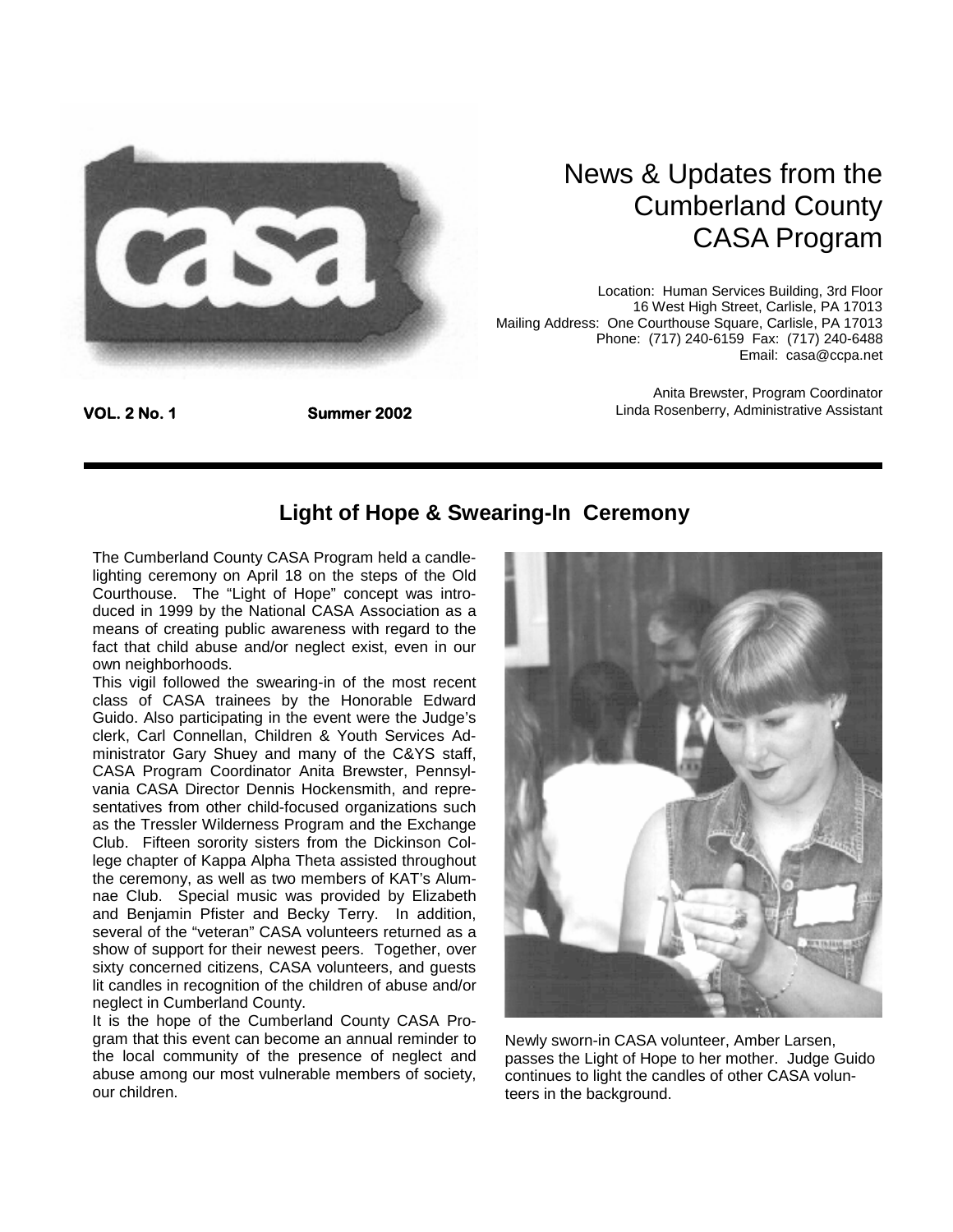### **Meet the Fourth Corps of CASA Volunteers**

**Kathy Kohlhaas** is a full-time mom of two boys, ages two and nine. She has been involved in a variety of volunteer experiences over the past nine years and is currently pursuing a master's degree in social work to better enable her to make a difference in the lives of families and children. She enjoys ballroom dancing and hiking in her leisure time.

**Amber Larsen** is a graduate of Hempfield High School in Greensburg, PA, and attended Kent State University in Ohio. She moved to the Carlisle area when she became engaged, and is planning her wedding for October 11, 2003. Amber decided to be involved with CASA because of her love of children and the opportunity it gives for her to fight for their rights.

**Susan Kreidler** is the director of finance for a non-profit environmental agency. She has been married to her husband, Ken, for twelve years and they have four children and three grandchildren. They are in the process of enlarging their family by adopting a 17-year old daughter. Susan's interests include reading and amusement parks. Her strongest interest, however, is working with teenagers.

**Betsy Schorpp** grew up in Norfolk, Virginia, but has lived in Carlisle with her family for the past 27 years. She has two grown children and a black Lab, who is her walking companion. A former English and reading teacher, Betsy enjoys volunteering in the community and hopes as a CASA to be another voice for a child.

## **Cumberland County CASA Progress Report**

#### **Accomplishments: Looking Back**

Since the first eleven volunteers were sworn in over a year ago, the CASA office has seen the impact a committed volunteer can have in the life of a child. The initial goal of the CASA office was to train and deploy at least twelve volunteers. To date, 27 volunteers have received training and been sworn in, with 24 remaining active. These volunteers have worked with 27 families, representing 50 children. In advocating for these children in the dependency court system, over thirty court reports have been written, reflecting the many hours of research and analysis done by each of the CASAs. Four of the assigned family's cases have closed due to the termination of dependency, and three children have been adopted.

#### **Goals: Looking Forward**

There is still a need for additional CASA volunteers. At least 15 children have been identified who could benefit from the involvement of a CASA volunteer, but there are no "spare" CASAs to assign to them. The next training sessions for new volunteers will be held in the fall, scheduled to begin on October 1. Anyone interested in receiving more information about what it takes to become a CASA volunteer is encouraged to contact the CASA office either by phone or email (240-6159, casa@ccpa.net).

With the end of the two-year start-up grant from the National CASA Association, Cumberland County has agreed to assume the full cost of operating the CASA Program as it is currently configured. The office is exploring other possible funding streams to allow for expansion of the program.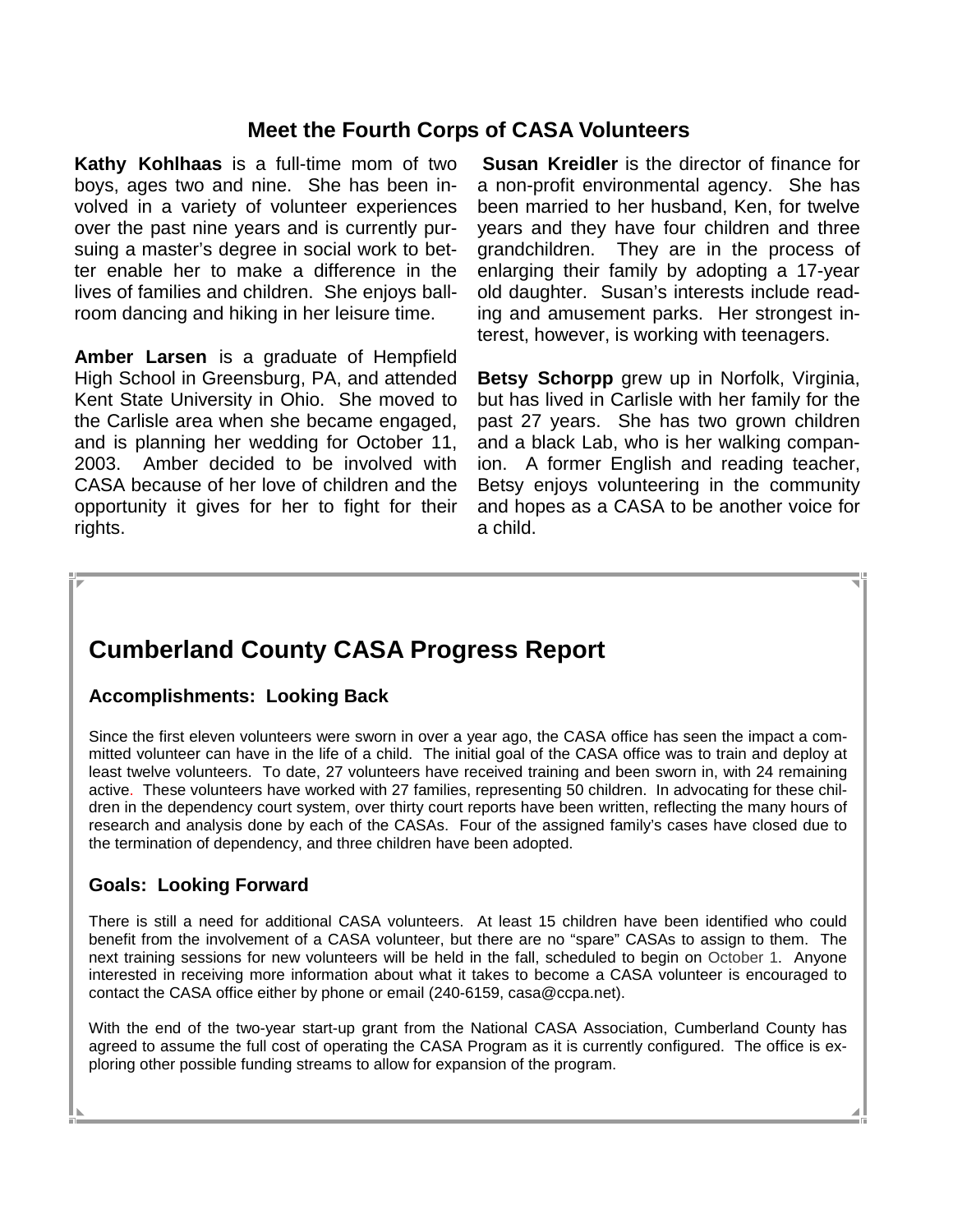## **Dickinson College Internships**

Dickinson College has been developing a relationship with the CASA office since the beginning of the spring 2002 semester through its career center and internship program. So far, two interns have assisted with the daily operations of the CASA office. In the spring, Christi Bowles, a senior policy studies major, completed over 120 hours of work for CASA. Her main focus was on working with the local newspapers and radio and television stations to publicize the CASA concept. She also assisted Anita Brewster in the spring training classes. Currently Jessica Langley, a senior history major, is working in the office 8 hours a week. A third intern is scheduled to begin work in the fall semester.

#### **Expanded Facility**

The Cumberland County CASA Office has recently relocated into much larger quarters. Still on the third floor of the Human Services building in downtown Carlisle, Anita and Linda now share space more than twice the size of their original office. In closing out the two-year National CASA grant monies, they were able to purchase equipment and furniture to make the work even more efficient and effective. The CASA Program staff is also indebted to their neighboring offices which offered additional furnishings and support during this transitional period. Everyone is welcome to come visit the new office at any time.

# Volunteers -

The time you spend as a CASA is invaluable, and the CASA office wants you to know how much we appreciate all you do. One of the ways we can show others just how valuable you are, is to be able to track the amount of volunteer time all of you give. If you have not yet submitted your hours for March through June, please do so ASAP. You may use either the electronic version via email, or send a hard copy. If you do not have either, contact Linda (240-6159).



#### **Appreciation Dinner**

The Greater Harrisburg Alumnae Chapter of Kappa Alpha Theta hosted an appreciation dinner for the volunteers of the Cumberland County CASA Program on April 11. Mary Jane Robinson and Gretchen Petri, shown above, assisted Barbara Pitt in presenting a festive Italian dinner, complete with checkered tablecloths and rustic flower arrangements on each table. The banquet celebrated the first anniversary since CASA volunteers began representing children in Cumberland County. The event also marked the completion of the fourth volunteer training session.

#### **PA CASA Reorganization**

The state CASA headquarters, PA CASA, has gone through a major reorganization over the past 9 months, which included moving the offices and hiring new personnel. The state offices are now located at 114 Walnut Street, 2nd floor, Harrisburg, PA. Dennis Hockensmith, the new Executive Director, brings 25 years of experience in the field of children and family services to his position. He has already demonstrated his desire to lead PA CASA in becoming an effective force by seeking ways in which the state office can assist local CASA offices in their work with neglected and abused children.

In addition, Ron Eckman, the newly hired Training and Education Coordinator, has begun to organize the state into regions to better address local needs and to promote the development of more county offices. Currently the state, which has only 11 fully operational programs, is divided into 3 regions: east, west, and central. Not surprisingly, Cumberland County CASA is in the central region with York County, Cambria County, and newly-forming Lycoming County.

The new logo found on the masthead of this newsletter is the official state CASA logo. It was designed to emphasize Court Appointed Special Advocates being a presence throughout the state.